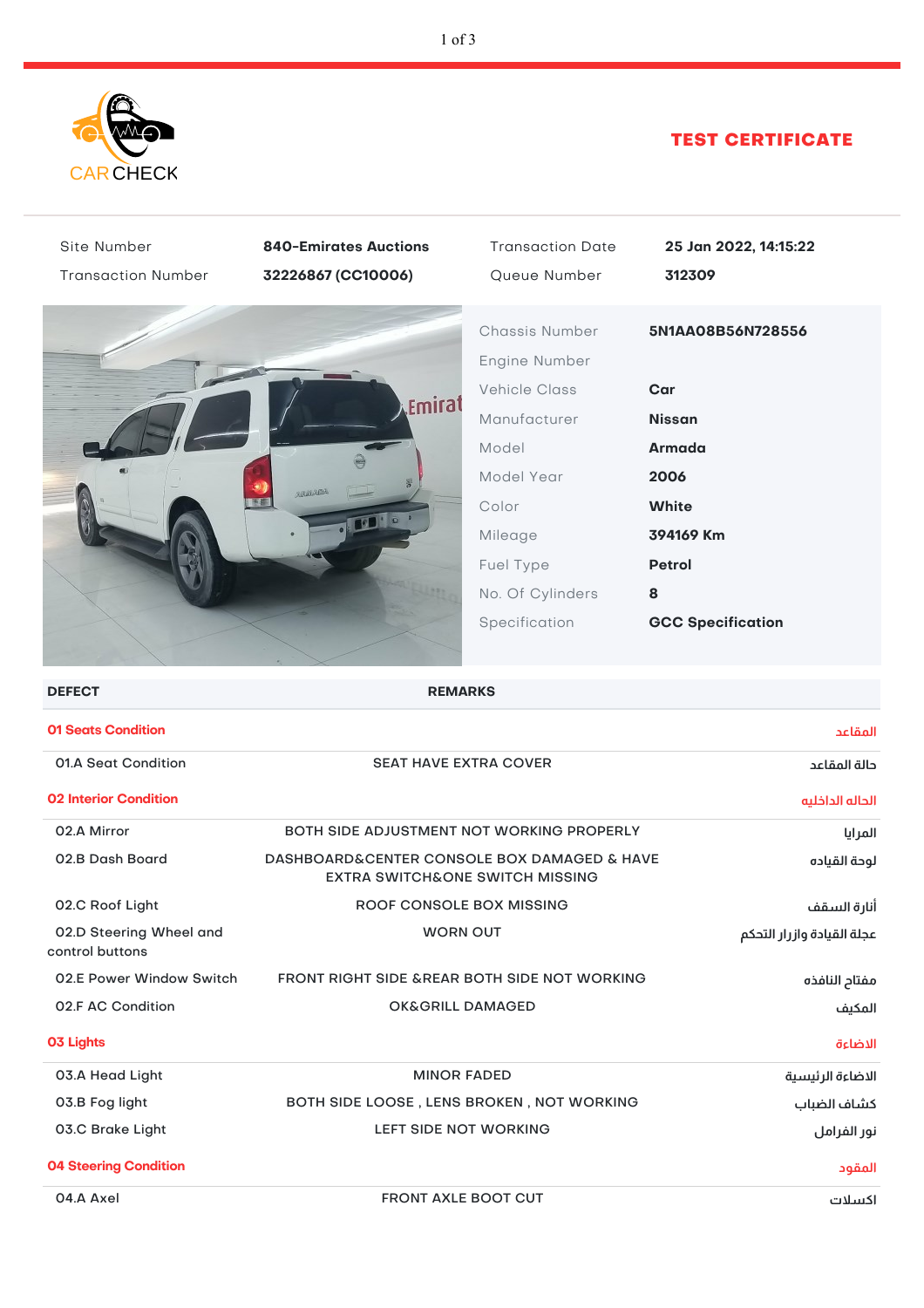| <b>DEFECT</b>                     | <b>REMARKS</b>                                                                       |                          |
|-----------------------------------|--------------------------------------------------------------------------------------|--------------------------|
| 04.B Tie Rod End                  | <b>BOOT CUT</b>                                                                      | مؤخرة الرودات            |
| 04.C Steering Oil                 | OIL LEAK&NOISY, WHEEL HARD                                                           | زيت المقود               |
| 04.D Steering Boot                | <b>BOOT CUT</b>                                                                      | ربلة المقود              |
| <b>05 Engine Condition</b>        |                                                                                      | المحرك                   |
| 05.A Visual Engine Condition      | OIL LEAK, REFITTED                                                                   | دالة المدرك النظرى       |
| <b>06 Transmission Condition</b>  |                                                                                      | الجير                    |
| 06.A Visual Gear Box<br>Condition | OIL LEAK, REFITTED, JERKING                                                          | حالة الجير النظرى        |
| 06.B Road Test                    | <b>NOT CHECK</b>                                                                     | فحص علي الطريق           |
| <b>06.C DIFFERENTIAL</b>          | DIFFERENTAIL MOUNT BUSH CUT                                                          | الدفرنشل                 |
| 06.D Propeller Shaft              | <b>FRONT PROPELLER SHAFT MISSING</b>                                                 | ناقل الحركة              |
| 07 Tires and Rims Condition       |                                                                                      | الاطارات                 |
| 07.A Spare Tire & Tools           | <b>SPARE TIRE MISSING</b>                                                            | الاطار الاحتياطي و العدة |
| 07.B Front Tyre                   | BOTH SIDE 2018/2019 CRACKED                                                          | الاطار الامامي           |
| 07.C Rear Tyre                    | <b>BOTH SIDE 2019 CRACKED</b>                                                        | الاطار الخلفى            |
| <b>08 Suspension System</b>       |                                                                                      | ممتص الصدمات             |
| 08.A Arms                         | FRONT LOWER ARM BUSH WORN OUT                                                        | ازرع                     |
| 08.B Shock Absorber               | FRONT & REAR RIGHT SIDE SHOCK ABSORBER MINOR OIL<br><b>LEAK</b>                      | ممتص الصدمات             |
| 09 Body                           |                                                                                      | جسم المركبة              |
| 09.A Roof                         | <b>ROOF PORTION RUSTY</b>                                                            | السقف                    |
| 09.B Trunk                        | <b>NOT OPENING</b>                                                                   | صندوق                    |
| 09.C Windshield                   | <b>FRONT WINDSHIELD CRACKED</b>                                                      | زجاج                     |
| 09.D Paint                        | BODY TOTALY REPAINTED EXCEPT ROOF, TRUNK & PORTION<br><b>REPAIRED</b>                | الصبغ                    |
| 09.E Bumper                       | <b>REPAINTED</b>                                                                     | دعامية                   |
| 09.F Door Handle & Lock           | FRONT LEFT SIDE OUTER HANDLE & FRONT RIGHT SIDE<br><b>INNER HANDLE COVER MISSING</b> | مقابض الأبواب والأقفال   |
| <b>10 Brake Condition</b>         |                                                                                      | الفرامل                  |
| 10.A Hand Brake                   | <b>NOT WORKING</b>                                                                   | فرامل اليد               |
| <b>11 Chassis Condition</b>       |                                                                                      | الشاصى                   |
| 11.A Chassis                      | OK                                                                                   | الشاسيه                  |

2 of 3

- شهادة الفحص سارية وتظهر حالة المركبة وقت الفحص فقط، ولا تضمن كار تشيك حالة المركبة بمجرد خروجها من محطة الفحص، ويعتبر الفحص فى هذه الحالة غير ساري.
	- كار تشيك غير مسؤولة عن العيوب الخفية في المركبة، كما لا تضمن بموجب هذه الشهادة صلاحية المركبة للتسجيل من عدمه.



The inspection report is valid and shows the vehicle's condition at the time of the inspection only. Car Check doesn't guarantee the vehicle's condition as soon as it leaves the inspection station, and from then on, the inspection is

considered invalid.